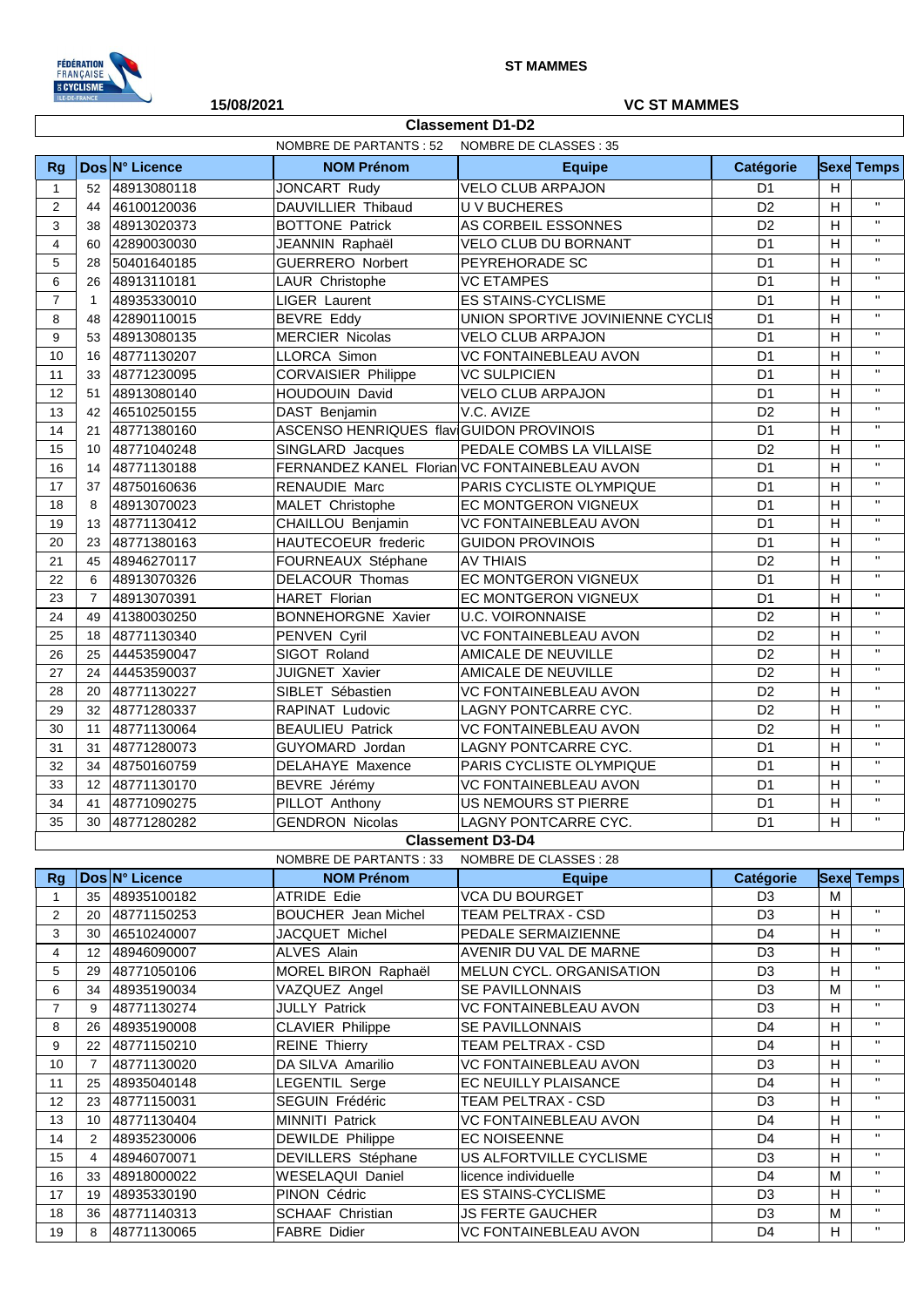| 20 | 16  | 48771160029 | BOUGAMONT Jannick      | LE MEE SPORTS           | D4 | H |                   |
|----|-----|-------------|------------------------|-------------------------|----|---|-------------------|
| 21 | 17  | 48771510005 | <b>TRUCHET Patrice</b> | <b>TEAM HBS CYCLING</b> | D4 | H | $\mathbf{u}$      |
| 22 | 21  | 48771150160 | HALBOUT Franck         | TEAM PELTRAX - CSD      | D3 | H | $\mathbf{u}$      |
| 23 | 14  | 48913020390 | <b>BOTTONE Laury</b>   | AS CORBEIL ESSONNES     | D4 | D | $^{\prime\prime}$ |
| 24 | 18  | 42890030024 | IDALLE HUBERT          | VELO CLUB DU BORNANT    | D3 | н | $\mathbf{u}$      |
| 25 | 27  | 48782160102 | MICHAELI Andre         | IEC VELIZY 78           | D3 | H | $\mathbf{H}$      |
| 26 |     | 48935050125 | <b>GIROUX ANDRE</b>    | CM AUBERVILLIERS 93     | D4 | H | $\mathbf{u}$      |
| 27 | -31 | 48771280158 | CHARAGEAT Jean Pierre  | LAGNY PONTCARRE CYC.    | D4 | H | $\mathbf{u}$      |
| 28 |     | 48913220036 | <b>BARTAU Didier</b>   | US RIS ORANGIS          | D4 | H | $\mathbf{u}$      |